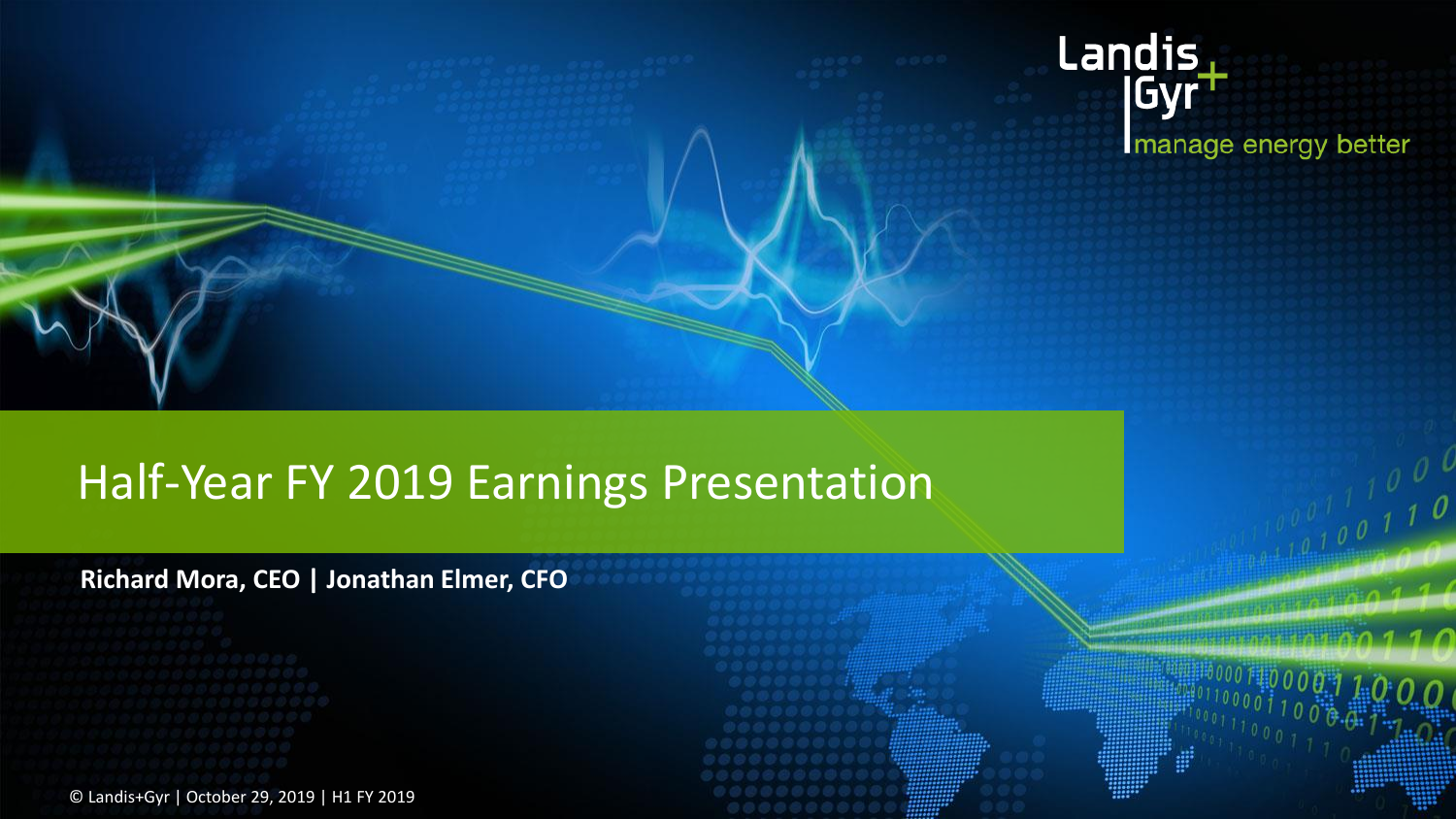# **Disclaimer**



#### *Forward-looking information*

This presentation includes forward-looking information and statements, including statements concerning the outlook for our businesses. These statements are based on current expectations, estimates and projections about the factors that may affect our future performance, including global economic conditions, and the economic conditions of the regions and industries that are major markets for Landis+Gyr Group AG. These expectations, estimates and projections are generally identifiable by statements containing words such as *"expects," "believes," "estimates," "targets," "plans", "outlook", "guidance" or similar expressions.*

There are numerous risks, uncertainties and other factors, many of which are beyond our control, that could cause our actual results to differ materially from the forward-looking information and statements made in this presentation and which could affect our ability to achieve our stated targets. The important factors that could cause such differences include, among others: business risks associated with the volatile global economic environment and political conditions; costs associated with compliance activities; market acceptance of new products and services; changes in governmental regulations and currency exchange rates; estimates of future warranty claims and expenses and sufficiency of accruals; and other such factors as may be discussed from time to time in Landis+Gyr Group AG filings with the SIX Swiss Exchange. Although Landis+Gyr Group AG believes that its expectations reflected in any such forward-looking statement are based on reasonable assumptions, it can give no assurance that those expectations will be achieved.

#### *Alternative Performance Measures*

This presentation may contain information regarding alternative performance measures. Definitions of these measures and reconciliations between such measures and their USGAAP counterparts if not defined in the presentation may be found in the 'Supplemental reconciliations and definitions' section on pages 36 to 42 of the Landis+Gyr Half Year *Report 2019 on our website at www.landisgyr.com/investors.*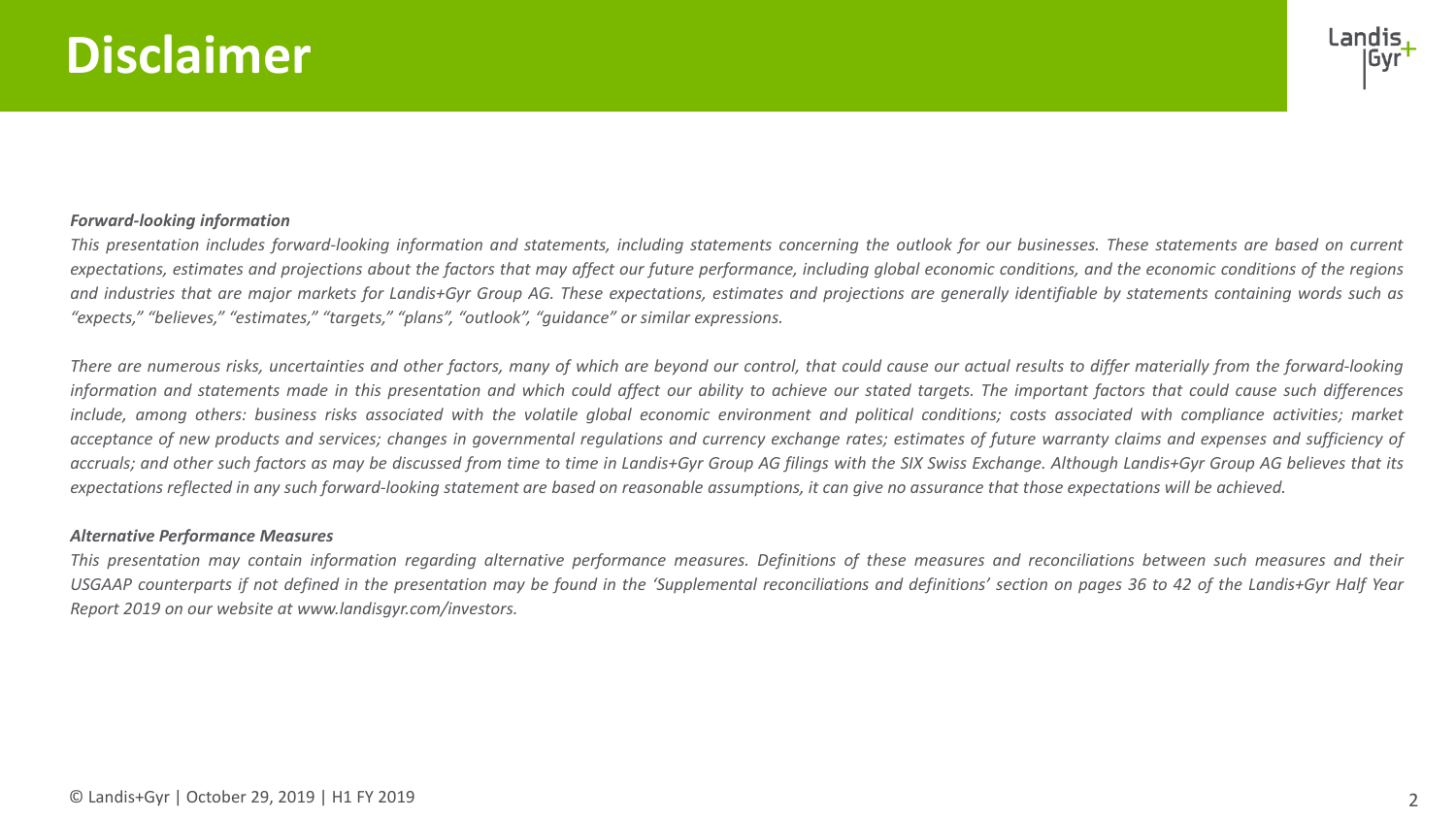# **Business performance – H1 FY 2019**





### **Group performance in H1 FY 2019**

- Order intake reached USD 819 million book-to-bill ratio 0.95x
- Committed backlog up 7.1% to USD 2,514 million with all regions contributing to the growth
- Net Revenue reached USD 863 million up 3.4% in const. currency
- Adjusted EBITDA up 16.9% to USD 124.9 million, a margin of 14.5%; this includes a one-off gain of USD 5.6 million resulting from a Brazilian VAT court case, excluding this the Adjusted EBITDA margin was 13.8%, up 130bps
- EMEA Adj. EBITDA margin of 7.6% (up 780bps) and Asia Pacific Adj. EBITDA margin of 6.1% (up 1180bps) – Americas temporarily lower due to project timing
- Free Cash Flow (excl. M&A) was USD 33.1 million (up 134.8%)
- Net debt / Adjusted EBITDA of 0.4x

**Net revenue increased by 3.4%\* ; Adjusted EBITDA margin of 14.5% (excl. VAT one-off: 13.8%)**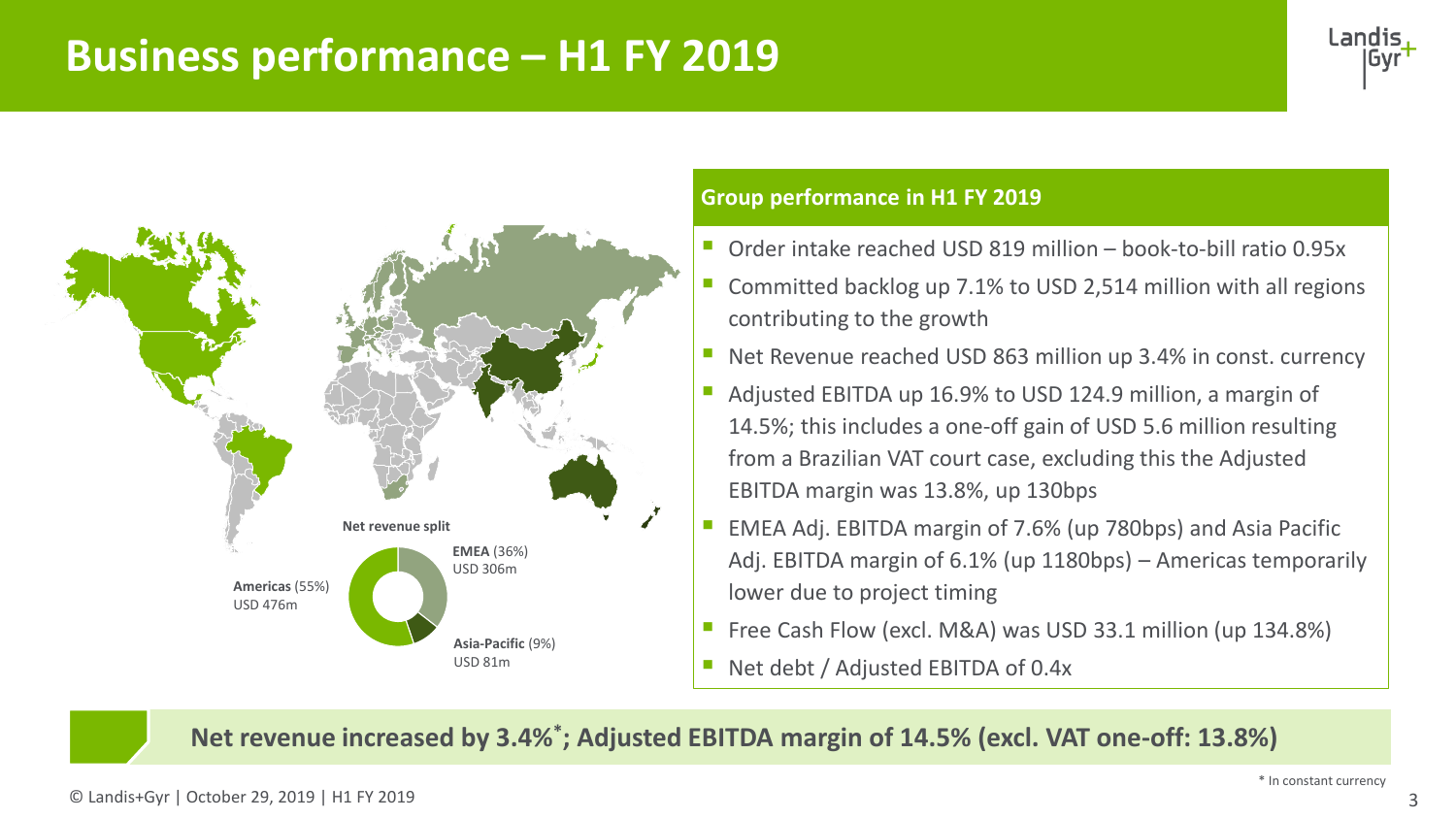# **Recent corporate developments**





Colorado Springs Utilities will deploy the Gridstream Connect platform connecting more than 590,000 electric, natural gas and water meters to an integrated network management and data acquisition system. The new contract provides for managed services by Landis+Gyr for a total 20-year period including deployment and post-deployment services.



Landis+Gyr will deliver its Gridstream<sup>®</sup> Connect solution for one million metering points to E.ON in Sweden. Sweden is one of the first countries to move into its second wave of smart meter rollouts. This latest technology will empower end-consumers to improve efficiency of their energy usage and enhance smart grids to manage large-scale integration of renewable energy and use of e-vehicles.



In the UK, the transition to the next generation smart meters (SMETS2) is underway in scale since December 2018 with >2.5 million SMETS2 meters on the network. As the UK market leader, Landis+Gyr has approx. 21 million meters deployed or under contract.

FROST **SULLIVAN** 

Frost & Sullivan selected Landis+Gyr as their Global AMI Company of the Year for 2019. This is the fifth consecutive time the company has received the award.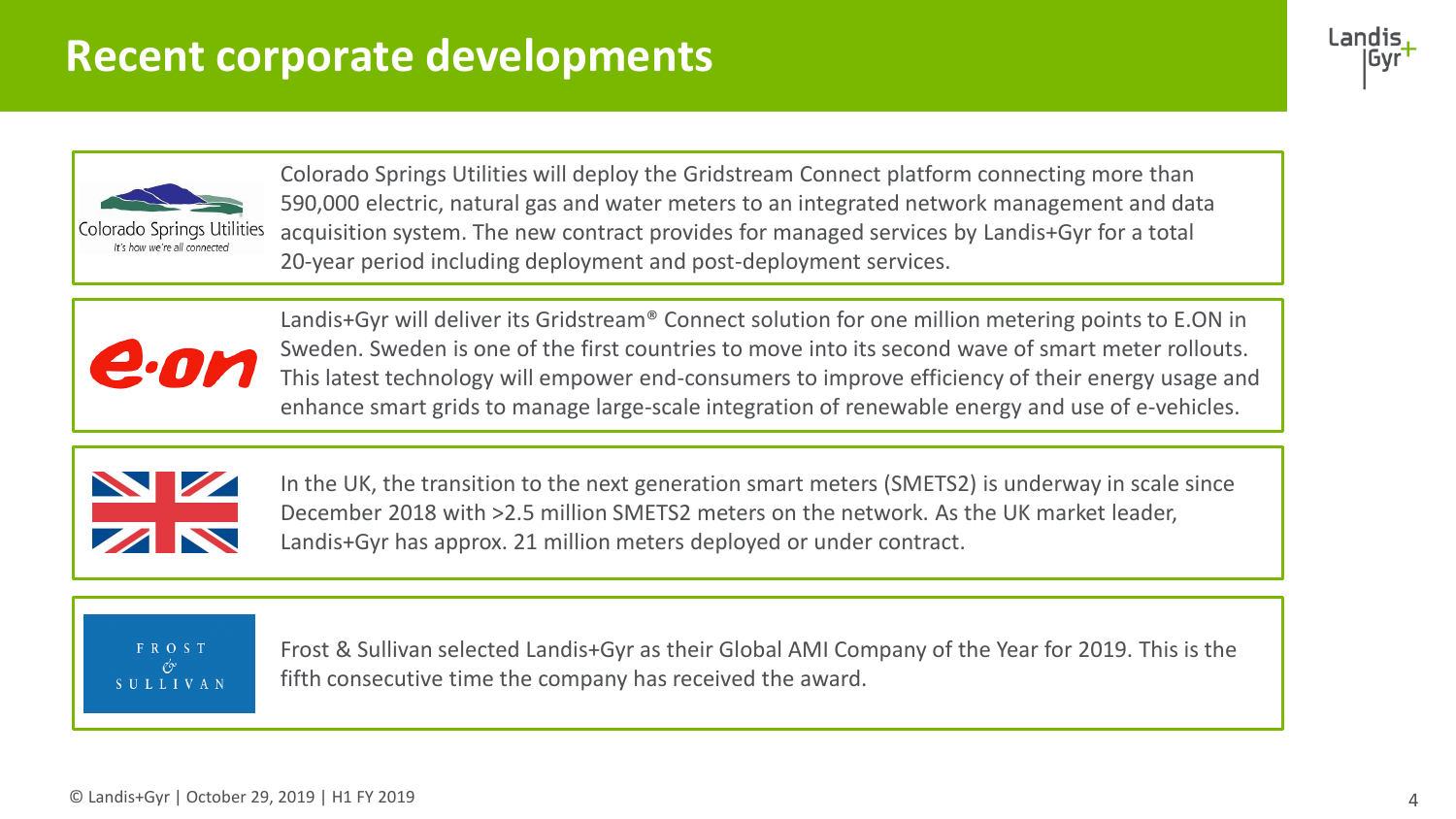# **Americas segment – Key developments in H1 FY 2019**



#### **North America**

- Continuing the momentum from the end FY 2018, signed 20-year managed service extension and technology upgrade with Colorado Springs Utilities
- Expanded grid-edge intelligence; signed agreement with UtiliData
- As expected two large projects rolled off resulting in lower net revenues
- **Manufacturing site for North America in Reynosa** (Mexico); minimal impact expected from US / China tariffs

### **South America / LATAM**

- AMI pilots in Brazil continue at moderate cadence
- **E** Continued impact on market demand and order flow from weak local economic conditions

### **Japan / Tepco**

- About 23 million of 27 million contracted end-points deployed; current installation still proceeding at a brisk rate
- Unsurpassed network scale and functionality achieved
- Next generation refresh planned for 2023

### **Expected temporary revenue decline in North American market**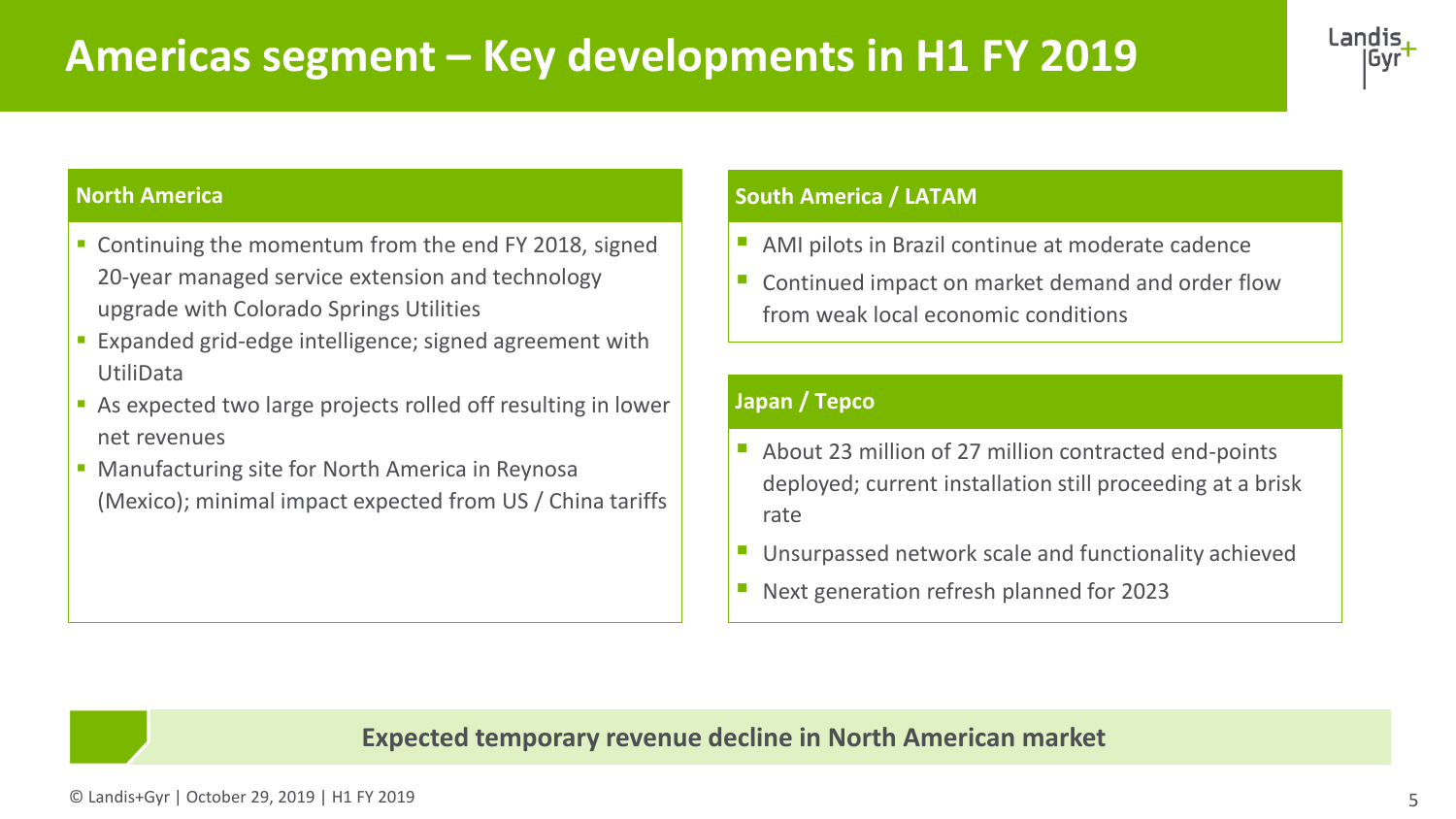# **EMEA segment – Key developments in H1 FY 2019**



#### **Key markets**

### ■ **UK:**

- Approx. 21 million smart meters under contract with a number of retailers, of which approx. 9 million have been deployed
- UK roll-out c. 30% completed with c. 35 million more meters to go; deadline pushed out to 2024 (from 2020)
- Contracts for 15.5 million meters still to be awarded
- Brexit impact remains uncertain although expected destocking in H1 FY 2019 did not materialize
- **France:** Roll-out continues as planned. Awarded additional Linky volumes in H1 FY 2019.
- **Nordics:** 2<sup>nd</sup> wave is live as shown in Sweden (E.ON)

### **Key operational achievements**

Improvement in profitability driven by:

- Full effect from completed introduction of product cost downs (family of six products in major markets)
- **Project Phoenix completed in FY 2018**
- Project Lightfoot ahead of plan and is expected to deliver USD 20 million of annual savings in FY 2019 - a further USD 5 million in annual savings will be delivered next financial year

### **Continued strong momentum in turnaround**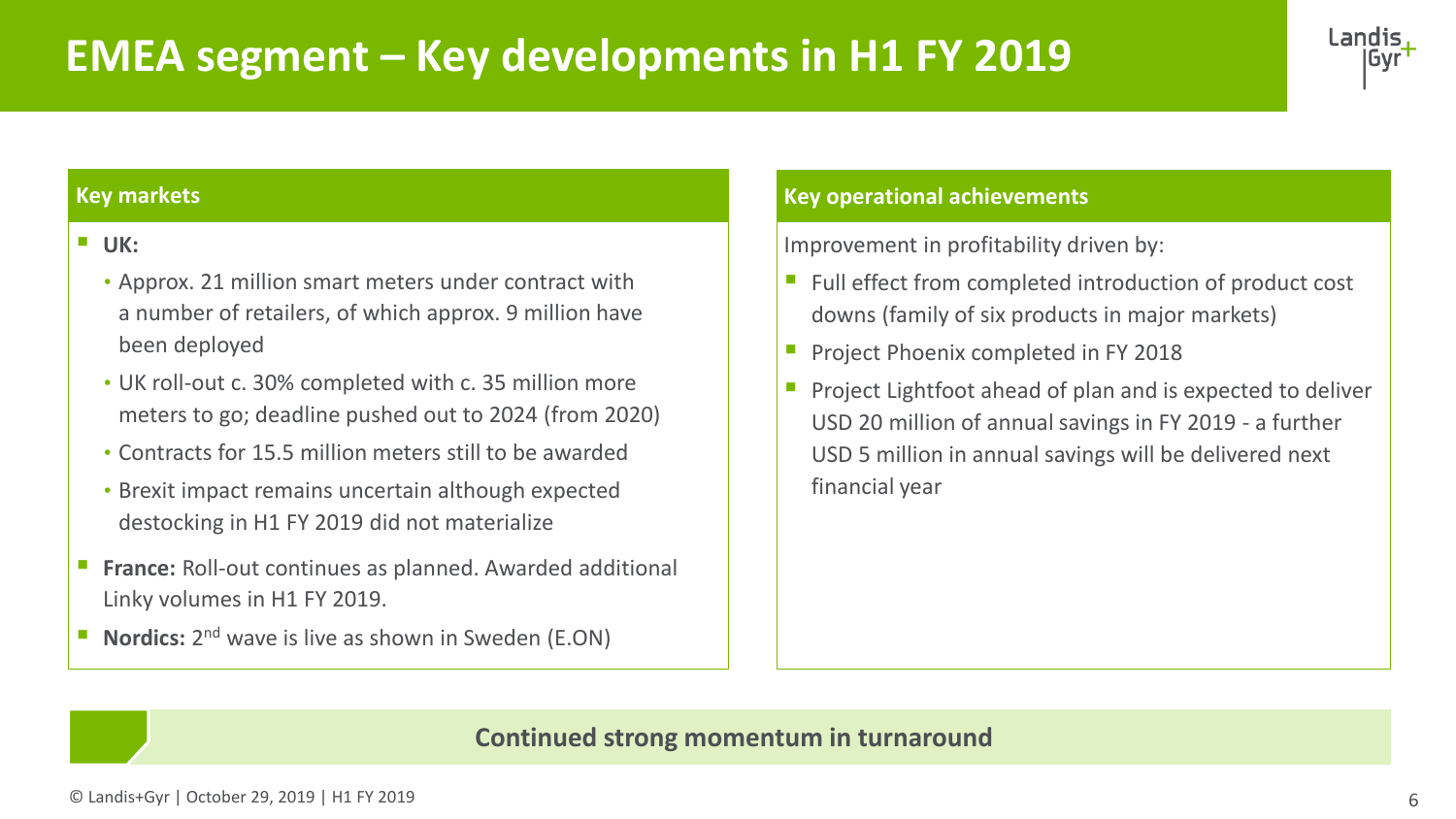# **Asia Pacific segment – Key developments in H1 FY 2019**



#### **Key markets**

### ▪ **Australia**

• Higher market certainty after implementation of regulatory framework (Power of Choice) driving demand

▪ **SEA**

• Executing on CLP Power contract in Hong Kong

### ▪ **India**

- Conversion of order backlog of Tata project
- Multiple opportunities emerging; well positioned to capitalize on those

#### **Operational achievements**

- H1 FY 2019 net revenue up 32.0% in constant currency with Australia, Hong Kong and India as main drivers
- Solid execution with cost control actions implemented in FY 2018 bearing fruits

### **Strong growth momentum and improved profitability**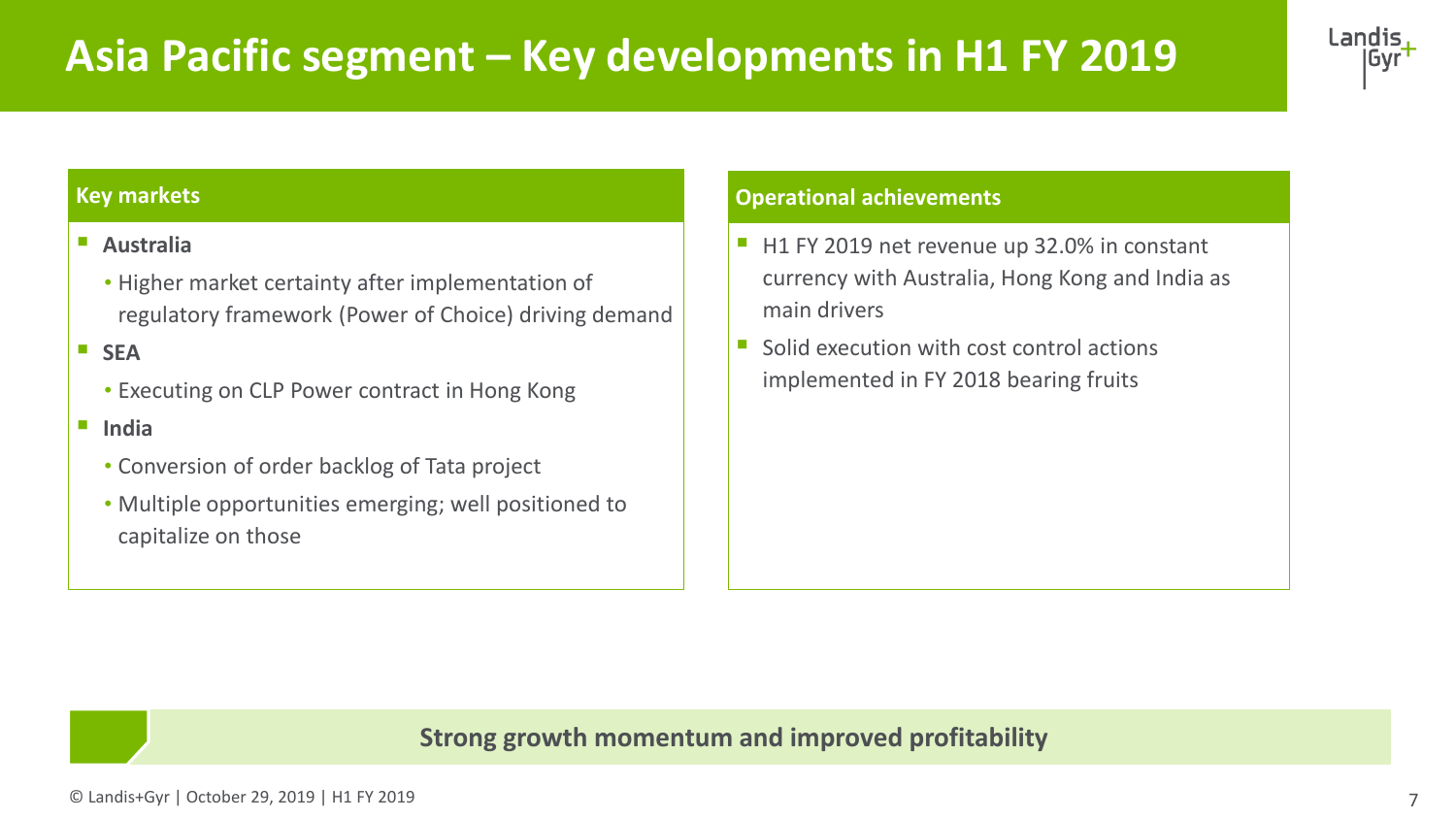# **Consolidated results – H1 FY 2019**

| Landis      |
|-------------|
| <b>IGyr</b> |
|             |

| USD in millions (except per share amounts)               | H1 FY 2019 | H1 FY 2018 | Change     |
|----------------------------------------------------------|------------|------------|------------|
| Order Intake                                             | 818.9      | 910.0      | $(10.0\%)$ |
| Change in constant currency                              |            |            | $(7.1\%)$  |
| <b>Committed Backlog</b>                                 | 2,514.1    | 2,347.9    | 7.1%       |
| Net Revenue                                              | 862.8      | 852.9      | 1.2%       |
| Change in constant currency                              |            |            | 3.4%       |
| <b>Reported EBITDA</b>                                   | 128.2      | 114.9      | 11.6%      |
| <b>Adjusted EBITDA*</b>                                  | 124.9      | 106.8      | 16.9%      |
| Adjusted EBITDA %*                                       | 14.5%      | 12.5%      | 200bps     |
| <b>Operating Income</b>                                  | 84.9       | 67.6       | 25.6%      |
| Net Income attributable to shareholders                  | 71.8       | 59.2       | 21.3%      |
| Earnings per share - diluted (in USD)                    | 2.45       | 2.01       | 21.9%      |
| Free Cash Flow (excluding M&A)                           | 33.1       | 14.1       | 134.8%     |
| Cash provided (used) by operating & investing activities | 33.1       | (4.8)      | n/a        |
| Net debt                                                 | 99.4       | 110.4      | $(10.0\%)$ |

\* Including USD 5.6 million one-off related to Brazilian VAT ruling

### **Improved Net Revenue, Adjusted EBITDA and Free Cash Flow performance**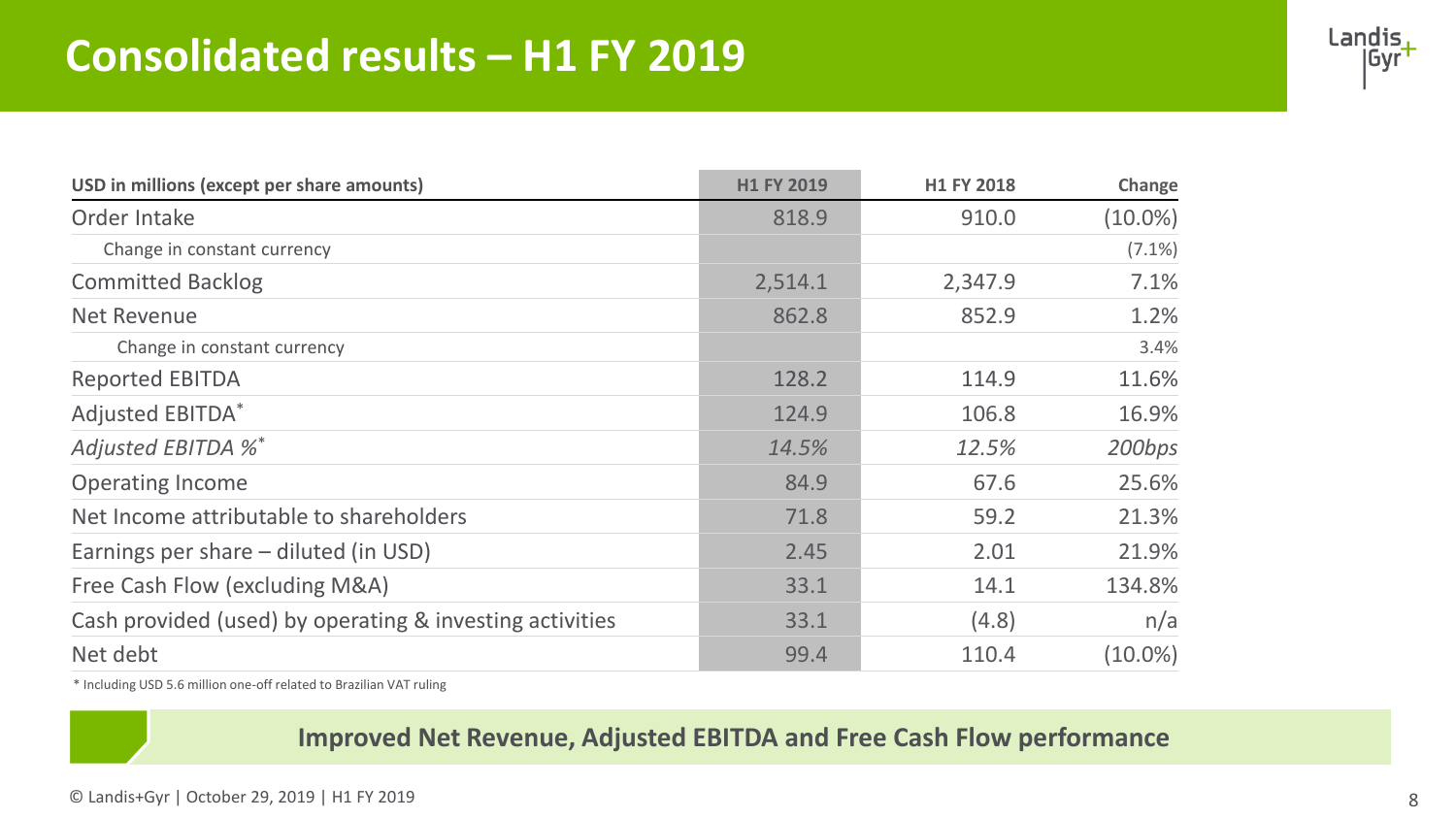# **Net Revenue year-over-year bridge – H1 FY 2019**



#### **Net Revenue year-over-year bridge**



#### **Americas**

**If** Impact of roll off of two major projects partially offset by higher sales to other North American customers

#### **EMEA**

**■ UK continues to drive performance in** EMEA

#### **Asia Pacific**

■ Australia, Hong Kong and India driving growth

### **Net Revenue growth in EMEA and Asia Pacific**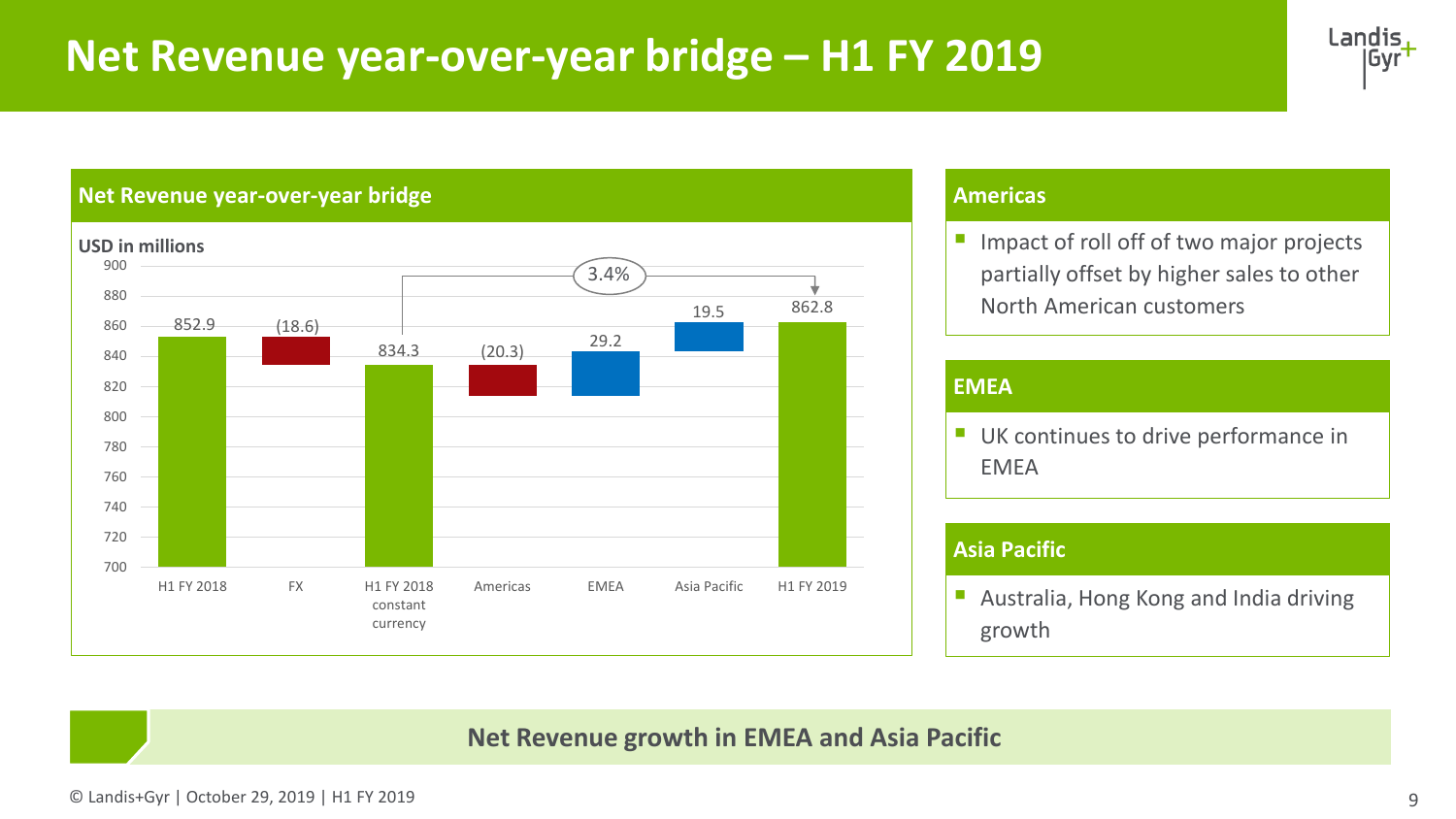# **Adjusted EBITDA year-over-year bridge – H1 FY 2019**



#### **Adjusted EBITDA year-over-year bridge**



#### **Comment**

Significantly lower incremental costs associated with eased supply chain constraints:

| <b>USD in millions</b> | <b>H1 FY 2018</b> | <b>H1 FY 2019</b> |     |
|------------------------|-------------------|-------------------|-----|
| Group                  | 12.1              | 3.3 <sup>°</sup>  | 8.8 |

- One-off impact of court ruling relating to overpaid VAT in Brazil
- **Stable Adjusted Operating Expenses** despite revenue growth

**Adjusted EBITDA margin improved by 130bps, excl. VAT in Brazil impact** 

© Landis+Gyr | October 29, 2019 | H1 FY 2019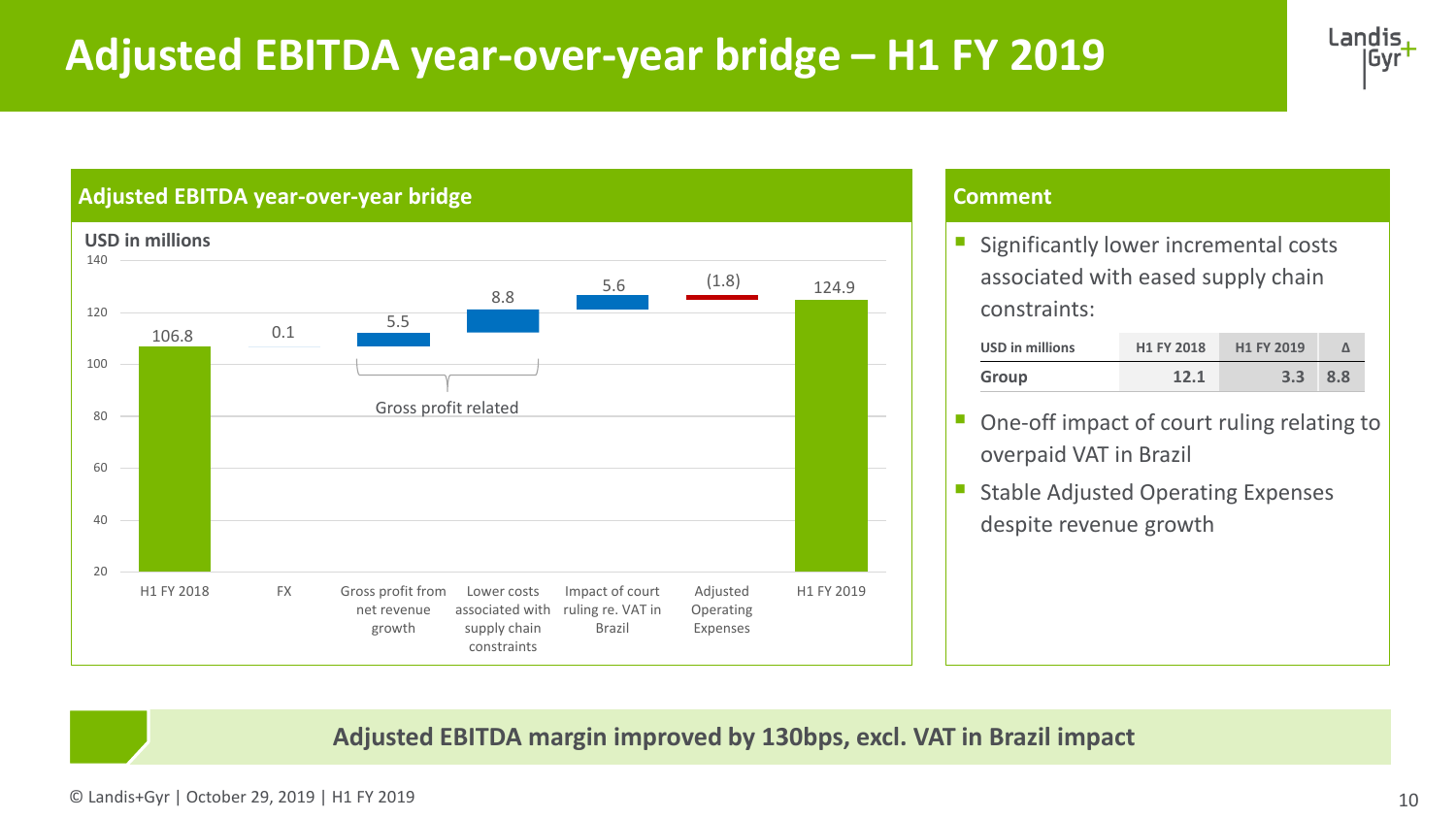

| <b>USD in millions</b>                                | <b>H1 FY 2019</b> | H1 FY 2018 | Change     |
|-------------------------------------------------------|-------------------|------------|------------|
| <b>Reported EBITDA</b>                                | 128.2             | 114.9      | 11.6%      |
| Adjustments                                           |                   |            |            |
| Restructuring<br>Charges                              | 0.6               | 2.6        | $(75.1\%)$ |
| <b>Exceptional Warranty</b><br><b>Expenses</b>        | (0.1)             | 0.6        | n/a        |
| <b>Normalized Warranty</b><br><b>Expenses</b>         | 4.8               | (11.3)     | n/a        |
| <b>Timing Differences on</b><br><b>FX Derivatives</b> | (8.6)             | $\ast$     | n/a        |
| <b>Adjusted EBITDA</b>                                | 124.9             | 106.8      | 16.9%      |

\* Adjustment introduced in H2 FY 2018

#### **Adjustments H1 FY 2019**

- Adjustments in H1 FY 2019 were again negative at USD 3.3 million driven by Timing Differences on FX Derivatives partly offset by Normalized Warranty Expenses
- Normalized Warranty Expenses adjustment of USD 4.8 million represents the amount of provisions made relative to the average annualized actual warranty utilization for the last 3 years; H1 FY 2019 reported EBITDA includes an increase to the legacy component provision of USD 11.3 million\*\*
- **Timing Differences on FX Derivatives: Hedges** mainly put in place for part of GBP exposure for up to 24 months ahead

\*\* See note 13 in the Notes to Interim Condensed Consolidated Financial Statements for further details

### **Adjusted EBITDA lower than Reported EBITDA by USD 3.3 million**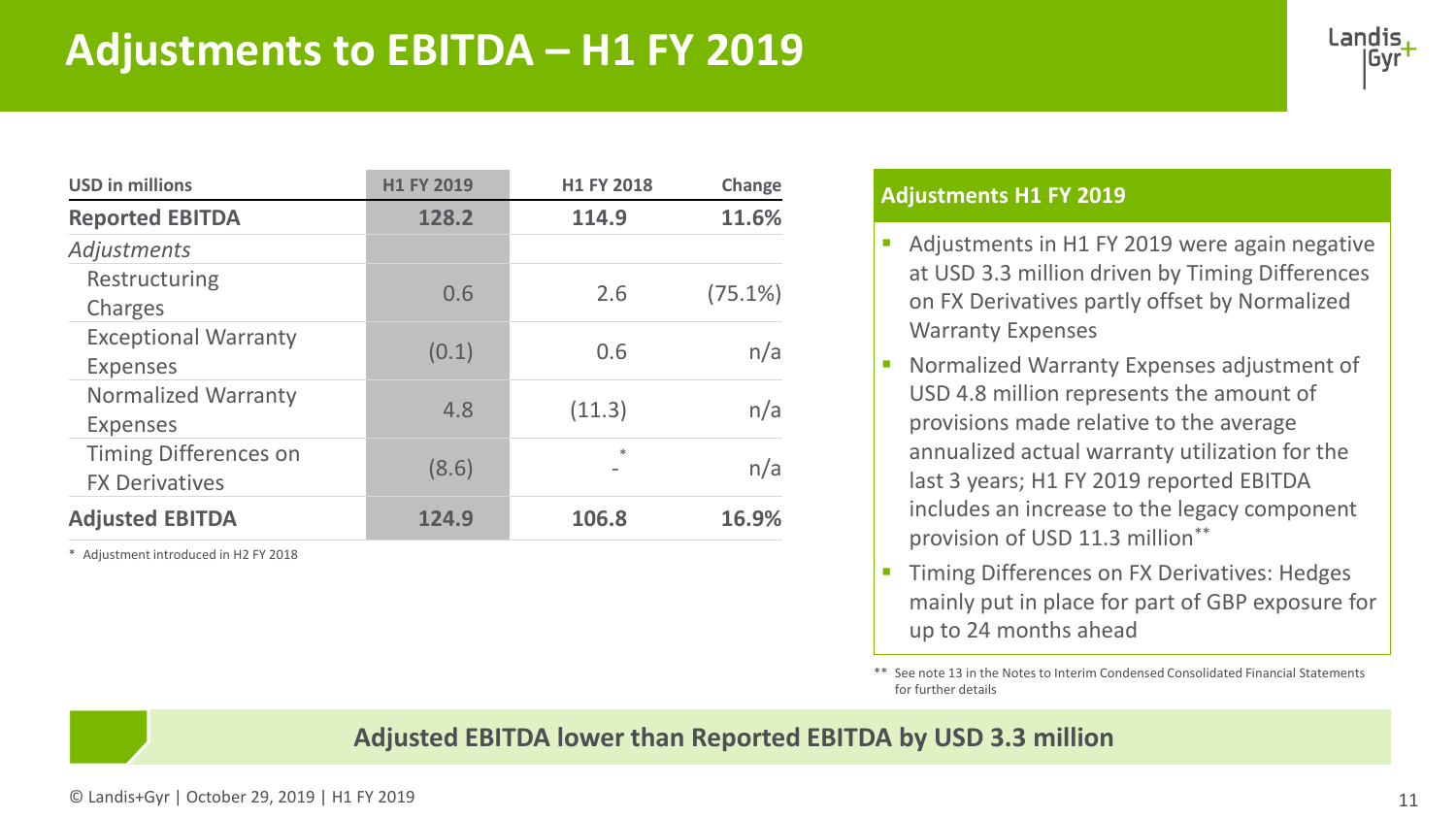# **Cash Flow – H1 FY 2019**



| <b>USD in millions</b>                     | <b>H1 FY 2019</b> | H1 FY 2018 | Change     |
|--------------------------------------------|-------------------|------------|------------|
| Net income                                 | 71.8              | 59.2       | 21.3%      |
| Depreciation and amortization              | 43.3              | 47.3       | (8.3%)     |
| Net loss (income) from Equity Investments  | 3.1               | 1.7        | 79.4%      |
| Non-cash gain on disposal of intelliHUB    |                   | (15.5)     | n/a        |
| Change in OWC, net                         | (25.5)            | 2.3        | n/a        |
| Warranty and warranty settlement cash outs | (23.4)            | (34.2)     | (31.5%)    |
| Other                                      | (23.6)            | (29.9)     | $(21.1\%)$ |
| Net cash provided by operating activities  | 45.7              | 30.9       | 48.1%      |
| (incl. Tax payment of)                     | (16.7)            | (17.0)     | $(2.0\%)$  |
| Net cash used in investing activities      | (12.6)            | (35.7)     | (64.7%)    |
| (incl. Capex of)                           | (12.7)            | (16.9)     | (24.7%)    |
| (incl. Equity contributions re M&A)        |                   | (18.9)     | n/a        |
| <b>Free Cash Flow</b>                      | 33.1              | (4.8)      | n/a        |
| <b>Free Cash Flow (excluding M&amp;A)</b>  | 33.1              | 14.1       | 134.1%     |

#### **Comments**

- OWC increased due to higher inventory in Americas and EMEA
- Warranty and warranty settlement cash outs of USD 23.4 million
- $\blacksquare$  Capex lower than prior year due to timing effects mainly in the Americas
- Equity contributions in H1 FY 2018 included intelliHUB JV in Australia (USD 18.9 million)

### **Free Cash Flow driven by improved operating performance**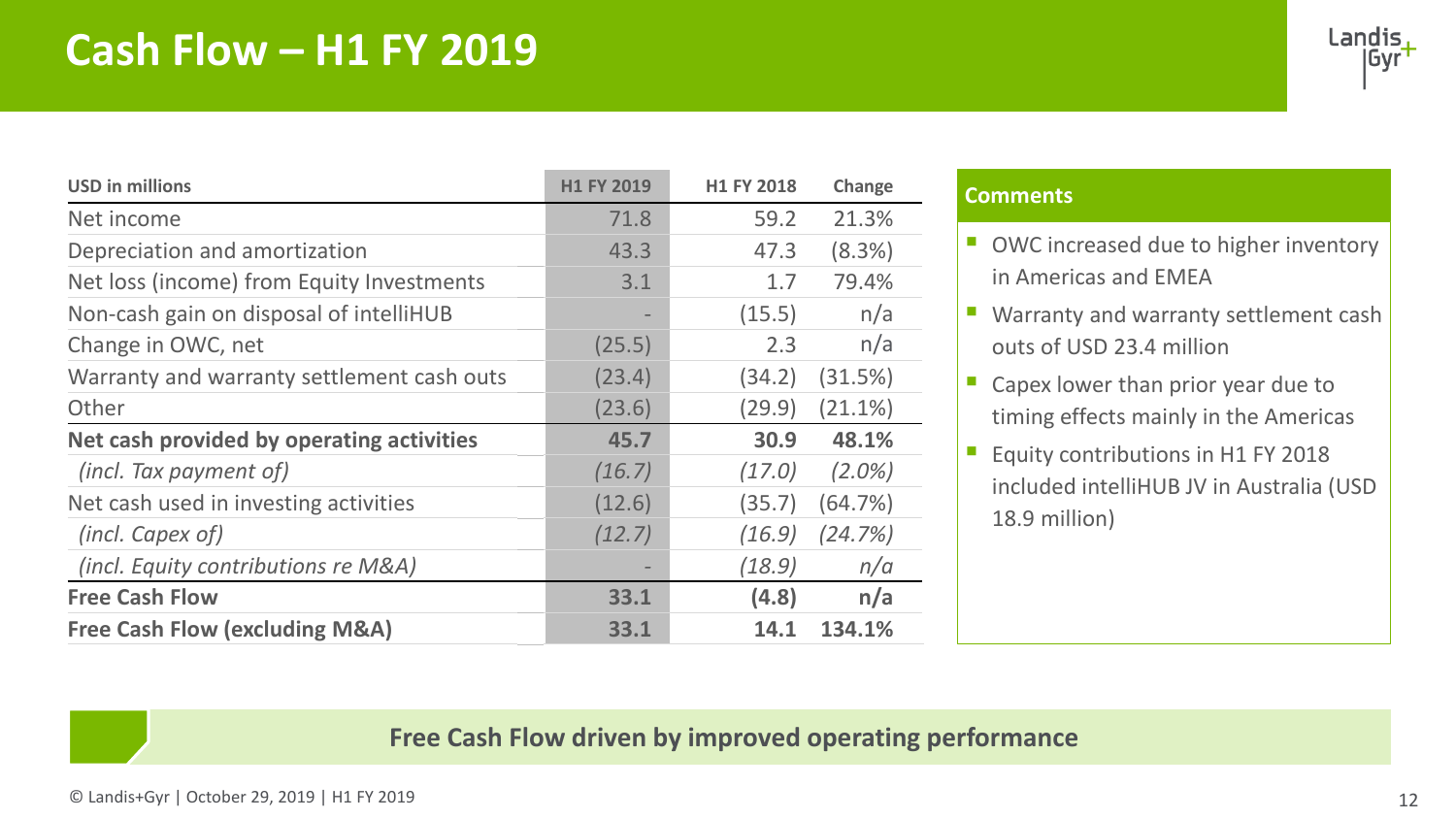# **Cash Flow Seasonality**





#### **Comments**

- H2 has historically been much stronger in terms of Free Cash Flow (excl. M&A) generation
- Warranty settlement cash outs in FY 2017 and FY 2018 skewed to H1; these cash outs will be more balanced in FY 2019
- **Employee incentive payouts are skewed to H1**
- OWC improvement expected in H2 FY 2019

**Historical generation of Free Cash Flow (excluding M&A) stronger in H2 – also expected for FY 2019**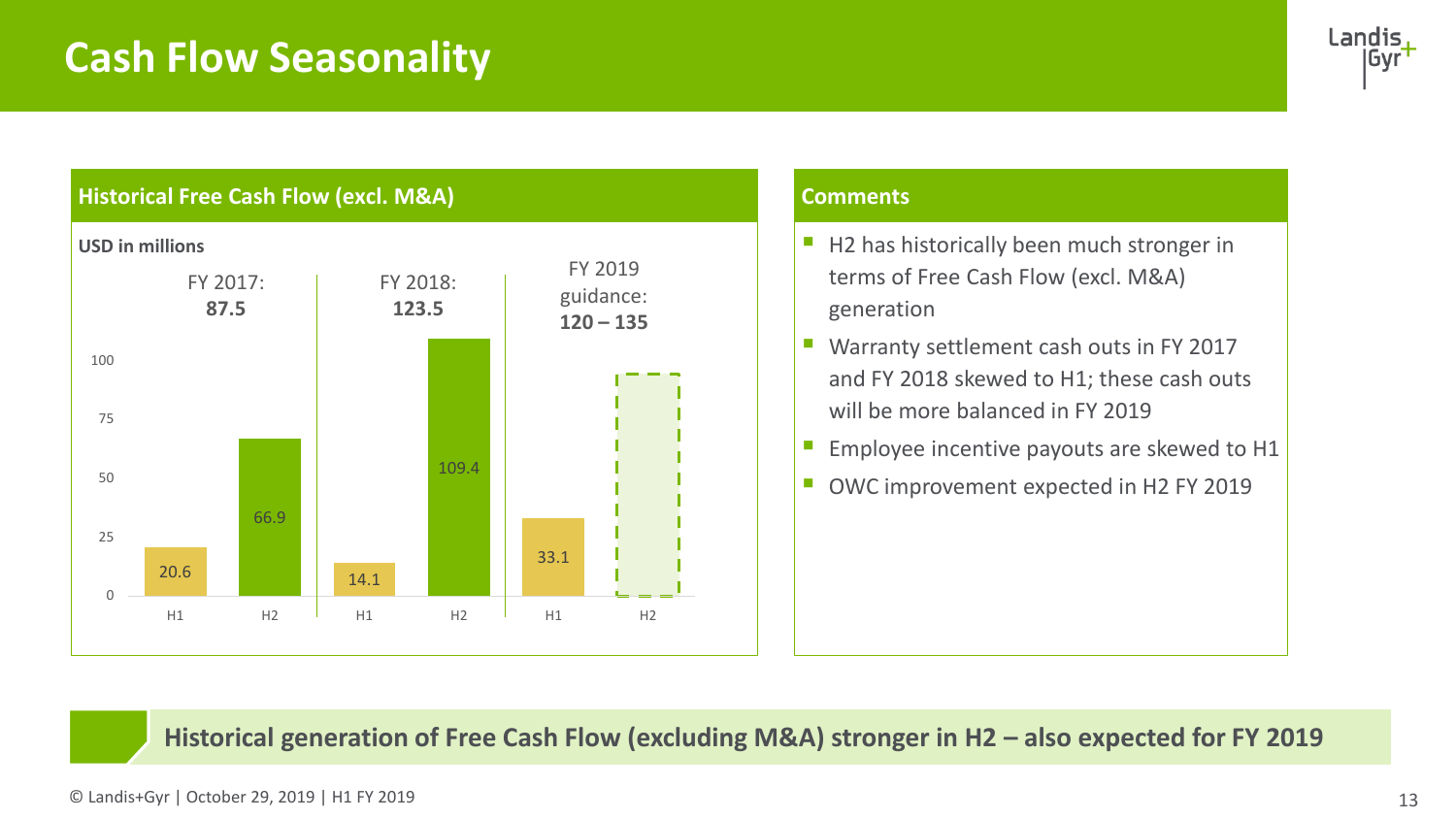# **Net debt**





#### **Comments**

- Net debt down 10.0% to USD 99.4 million
- **E** Slightly lower net debt / trailing twelve month Adjusted EBITDA ratio of 0.4x
- **Dividend payment of USD 94.0 million** made in July 2019
- Repurchased 277,166 shares for USD 20.5 million both inside and outside the buyback program in H1 FY 2019
- 2019 2021 share buyback program approximately 30% completed



Net debt / trailing twelve months Adjusted EBITDA

### **Solid balance sheet position with low net debt**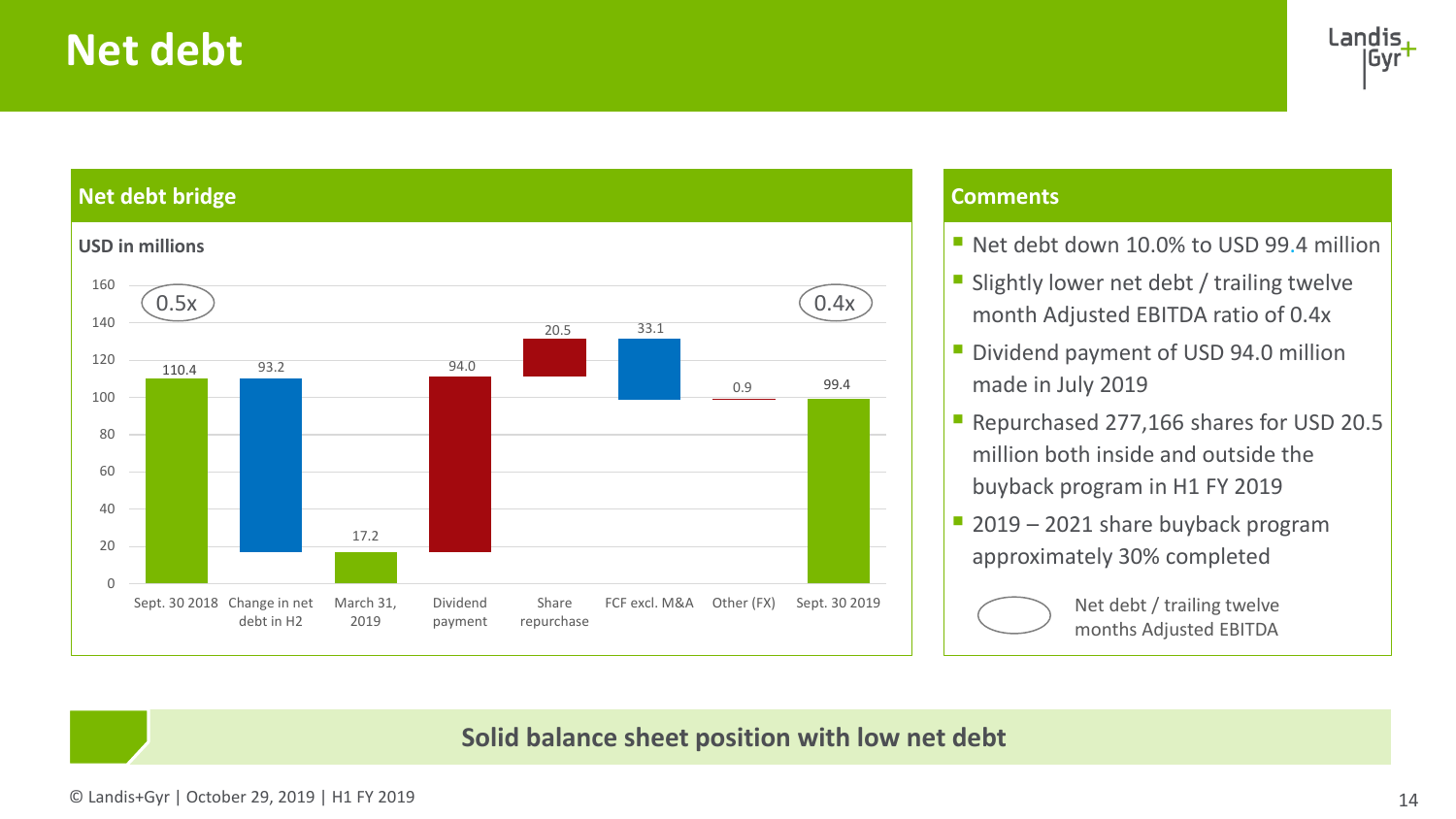

| <b>USD in millions</b>                      | <b>H1 FY 2019</b> | H1 FY 2018 | Change    |
|---------------------------------------------|-------------------|------------|-----------|
| Order intake                                | 363.5             | 365.0      | (0.4% )   |
| <b>Committed backlog</b>                    | 1,634.8           | 1,522.5    | 7.4%      |
| Net revenue to external customers           | 476.0             | 497.5      | (4.3%)    |
| Change in constant currency                 |                   |            | $(4.1\%)$ |
| <b>Adjusted Gross Profit</b>                | 186.6             | 198.0      | $(5.8\%)$ |
| <b>Adjusted Gross Profit %</b>              | 39.2%             | 39.8%      | (60bps)   |
| <b>Adjusted Operating Expenses</b>          | (76.4)            | (80.0)     | (4.5%)    |
| <b>Adjusted EBITDA before Group Charges</b> | 110.2             | 118.1      | (6.7%)    |
| <b>Group Charges</b>                        | (18.1)            | (15.9)     | 14.1%     |
| <b>Adjusted EBITDA</b>                      | 92.1              | 102.2      | (9.9%     |
| <b>Adjusted EBITDA %</b>                    | 19.3%             | 20.5%      | (120bps)  |

#### **Comments**

- Committed backlog increase driven by major contract wins in the US (primarily booked in H2 FY 2018)
- $\blacksquare$  H1 revenue has declined primarily due to the roll-off of two major contracts in North America
- **E** Japan net revenue of USD 12.9 million, down USD 1.4 million
- USD 5.6 million one-off gain related to court ruling in VAT case in Brazil (included in Adjusted Operating Expenses)

### **Despite expected net revenue decline, Adjusted EBITDA margin remained resilient**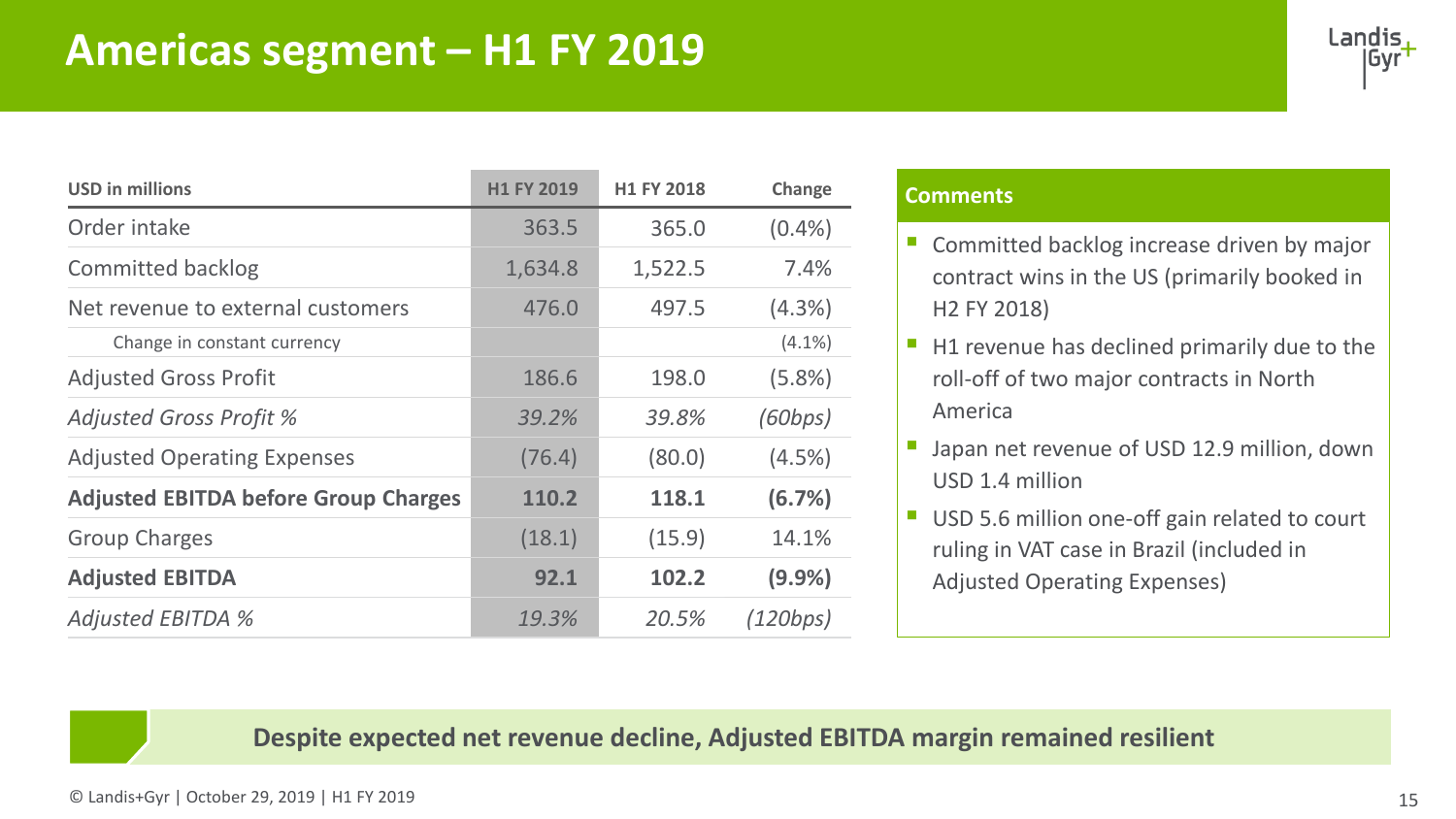

| <b>USD in millions</b>                      | <b>H1 FY 2019</b> | H1 FY 2018 | Change     |
|---------------------------------------------|-------------------|------------|------------|
| Order intake                                | 378.2             | 467.2      | $(19.0\%)$ |
| <b>Committed backlog</b>                    | 790.2             | 760.2      | 3.9%       |
| Net revenue to external customers           | 306.3             | 291.6      | 5.0%       |
| Change in constant currency                 |                   |            | 10.5%      |
| <b>Adjusted Gross Profit</b>                | 98.0              | 81.0       | 20.9%      |
| <b>Adjusted Gross Profit %</b>              | 32.0%             | 27.8%      | 420bps     |
| <b>Adjusted Operating Expenses</b>          | (65.9)            | (70.0)     | (5.7%)     |
| <b>Adjusted EBITDA before Group Charges</b> | 32.1              | 11.0       | 191.8%     |
| <b>Group Charges</b>                        | (8.7)             | (11.4)     | $(23.8\%)$ |
| <b>Adjusted EBITDA</b>                      | 23.4              | (0.4)      | n/a        |
| <b>Adjusted EBITDA %</b>                    | 7.6%              | $(0.1\%)$  | 780bps     |

#### **Comments**

- $\blacksquare$  Committed backlog up on the back of contract wins in the Nordics and the UK
- Revenue growth driven by UK; expected Brexit destocking did not materialize
- 420bps improvement in Adjusted Gross Profit mainly attributable to product cost downs and Project Lightfoot
- Project Lightfoot ahead of plan to deliver USD 25 million savings in FY 2020; approx. USD 20 million annual savings to be realized in FY 2019
- Project Phoenix successfully completed in FY 2018

**Continued turnaround yielding strong top line and profitability improvements**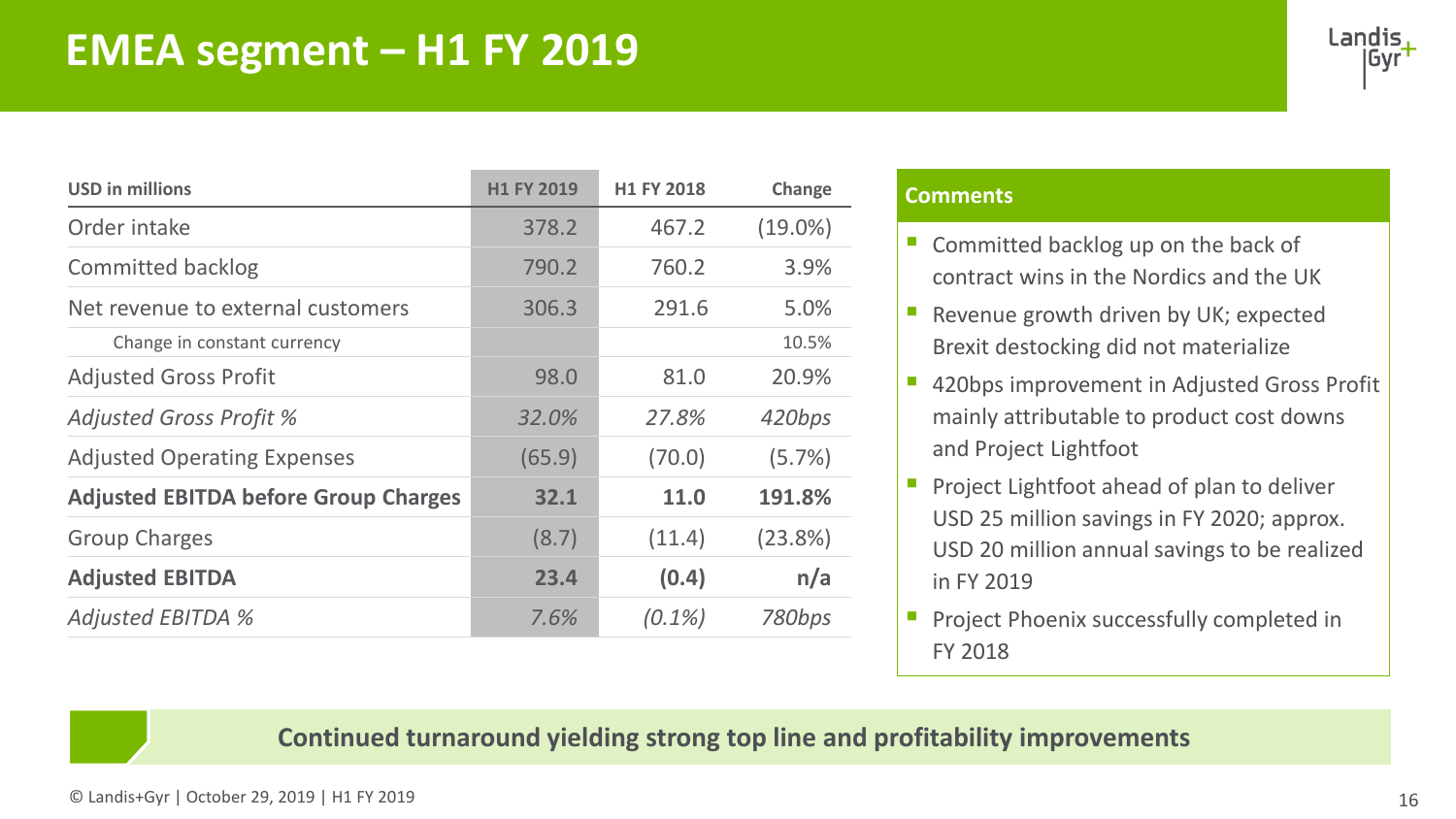# **Asia Pacific segment – H1 FY 2019**



| <b>USD in millions</b>                      | <b>H1 FY 2019</b> | H1 FY 2018 | Change     |
|---------------------------------------------|-------------------|------------|------------|
| Order intake                                | 77.2              | 77.9       | $(0.9\%)$  |
| <b>Committed backlog</b>                    | 89.0              | 65.1       | 36.7%      |
| Net revenue to external customers           | 80.5              | 63.8       | 26.2%      |
| Change in constant currency                 |                   |            | 32.0%      |
| <b>Adjusted Gross Profit</b>                | 18.7              | 12.8       | 46.1%      |
| <b>Adjusted Gross Profit %</b>              | 23.2%             | 19.9%      | 330bps     |
| <b>Adjusted Operating Expenses</b>          | (11.5)            | (14.4)     | $(20.1\%)$ |
| <b>Adjusted EBITDA before Group Charges</b> | 7.2               | (1.6)      | n/a        |
| <b>Group Charges</b>                        | (2.3)             | (2.0)      | 15.0%      |
| <b>Adjusted EBITDA</b>                      | 4.9               | (3.6)      | n/a        |
| <b>Adjusted EBITDA %</b>                    | 6.1%              | $(5.6\%)$  | 1180bps    |

#### **Comments**

- Revenue growth driven by higher revenue in Australia, in SEA (CLP Power contract) and India (Tata contract)
- **Gross profit margin improvement of 330bps** driven by cost optimizations across the region
- **Lower operating expense resulting from** restructuring measures in previous periods and intelliHUB carve-out

### **Strong improvement driven by both topline growth and cost reduction**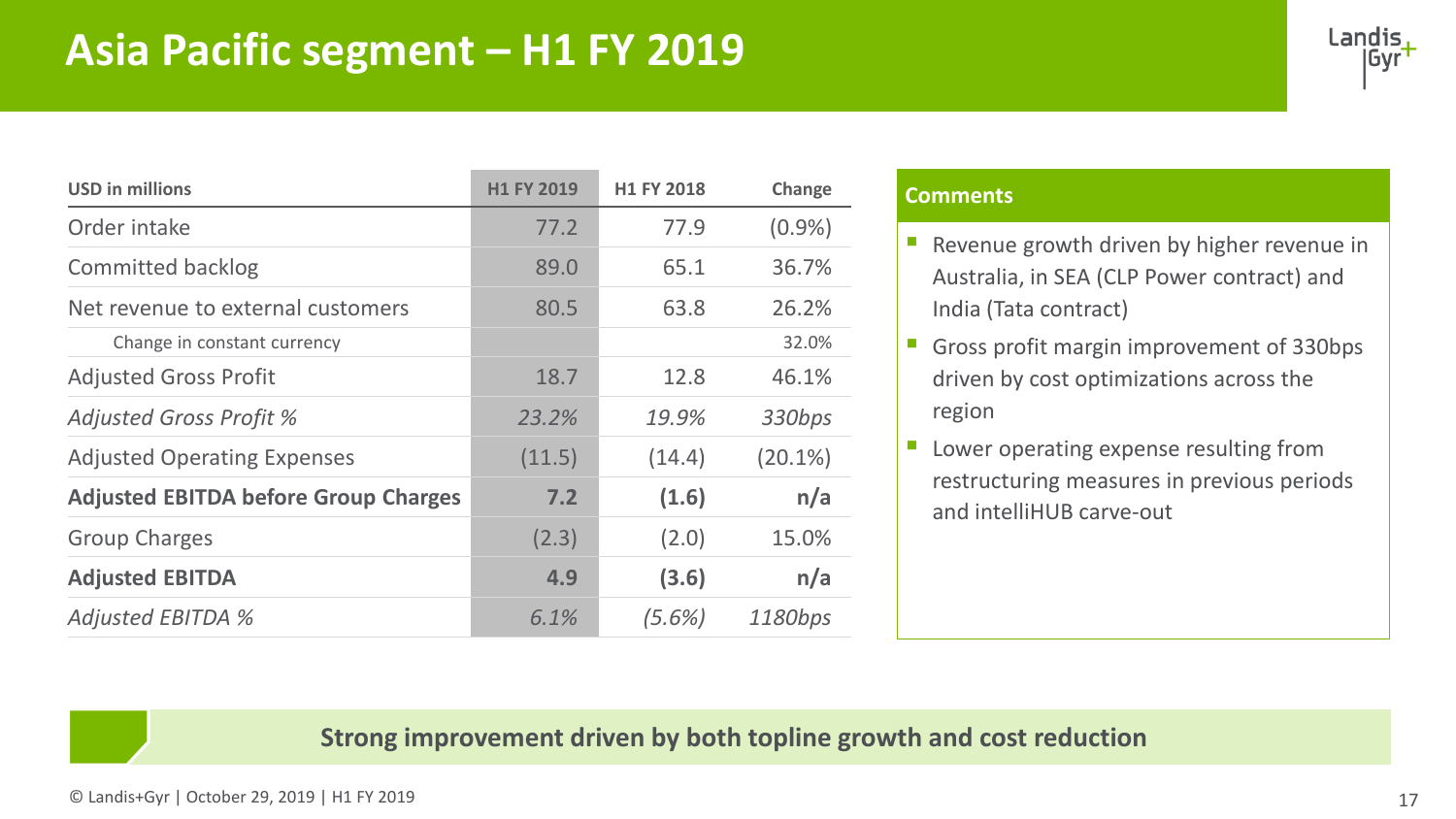# **New 2018/19 Sustainability Report**





#### **Sustainability at Landis+Gyr Latest Achievements**

- Landis+Gyr focus on helping energy utilities and consumers manage energy better
- The company reports its carbon footprint since 2007; reducing
	- its carbon emissions from 39,512t CO<sub>2</sub>e to 27,334t CO<sub>2</sub>e in 2018/19 (-31%)
	- from 2.45 $k$  CO<sub>2</sub>e per device to 1.2k  $CO<sub>2</sub>e$  per device (-51%)
- More to be found at www.landisgyr.com/investors

### **Corporate Social Responsibility:**

◼ Aligning CSR activities with UN Global Compact and Global Reporting Initiative (GRI)

### **Sustainability achievements 2018/19:**

- $\Box$  CO<sub>2</sub> emissions reduced by 2.7%
- Use of chemicals lowered by 10.7%
- Water consumption (+9.9%) and Waste (+6.4%) negatively impacted by weather conditions and one-time effects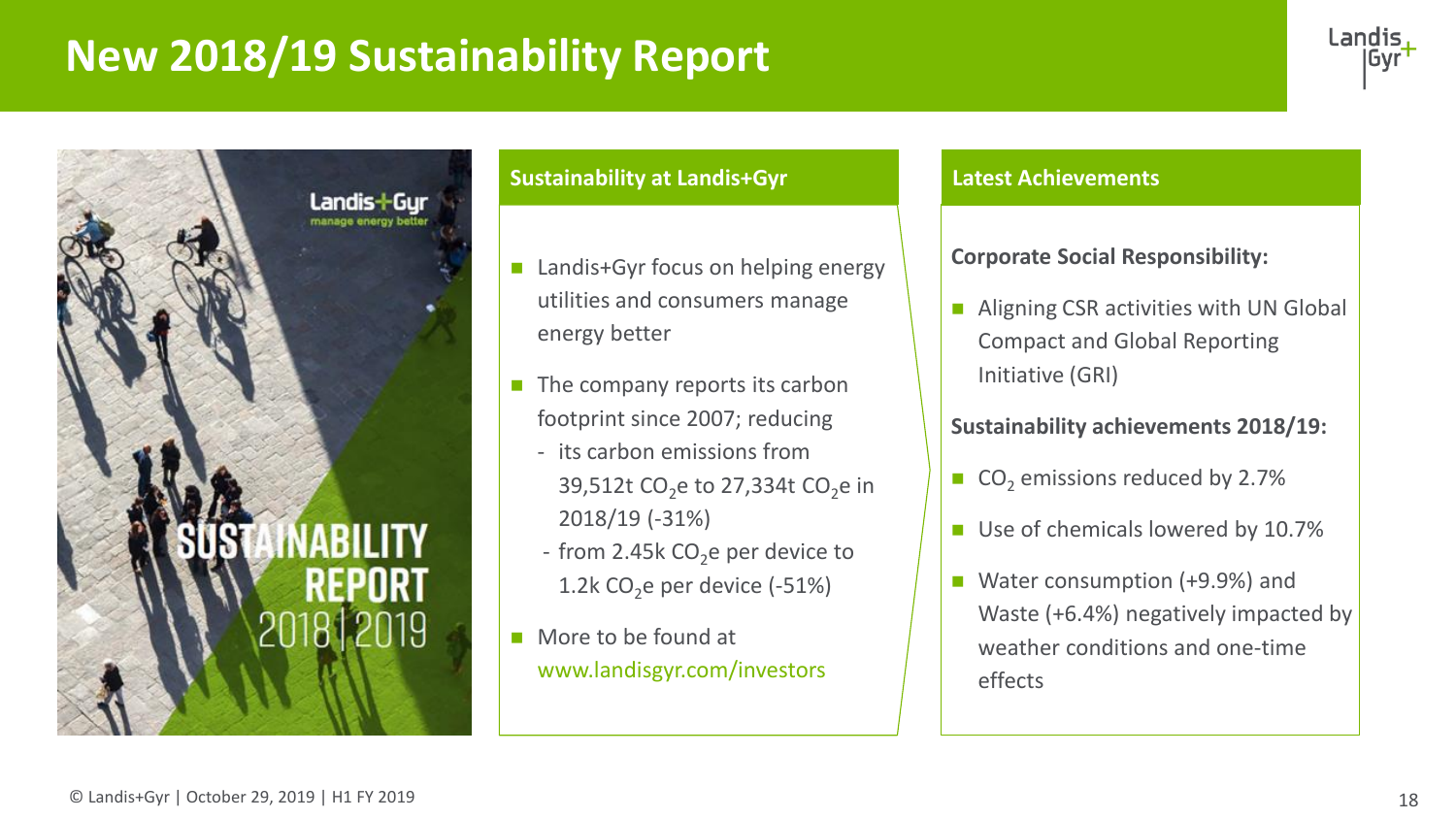

- Net revenue growth of approximately 1 4% in constant currency versus earlier range of 2 - 5% due to risk of project delays caused by the pace of regulatory approvals in the United **States**
- Group Adjusted EBITDA to be between USD 240 million and USD 255 million unchanged
- Free Cash Flow (excl. M&A) to be between USD 120 million and USD 135 million unchanged
- Dividend of at least 75% of Free Cash Flow (excl. M&A) unchanged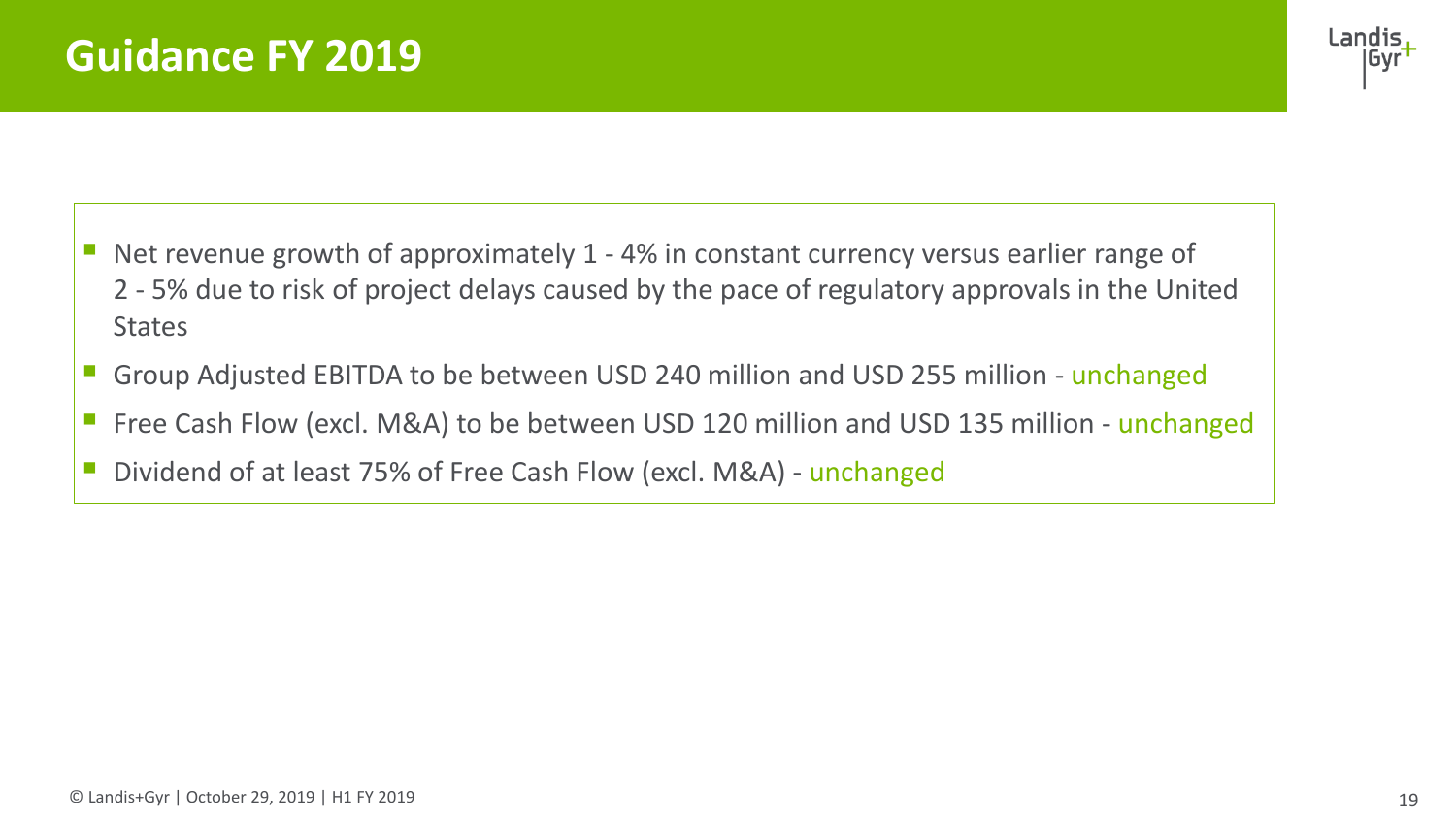

# **Q&A**

© Landis+Gyr | October 29, 2019 | H1 FY 2019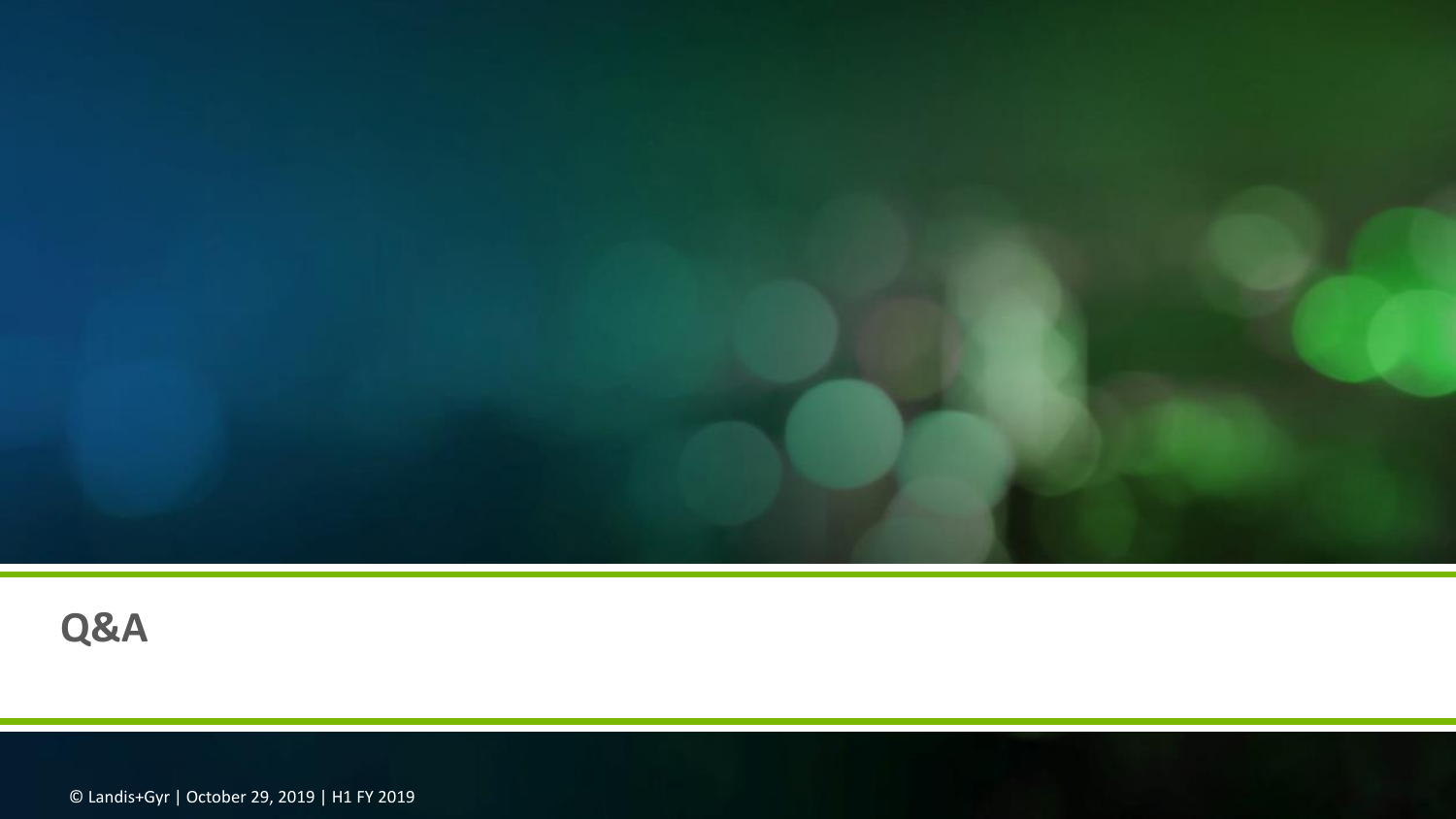# **Key take-aways**



- Significant progress made toward mid-term targets in EMEA and Asia Pacific Americas resilient despite expected net revenue decline
- All key performance metrics (Net Revenues, Adjusted EBITDA and Free Cash Flow excluding M&A) grew year on year
- Supply chain constraints eased during H1 FY 2019
- Net debt remains low at 0.4x Adjusted EBITDA
- Remain positive on the balance of FY 2019, although regulatory delays could slow some project starts in the US - guidance for FY 2019 Adjusted EBITDA and Free Cash Flow (excluding M&A) remain unchanged